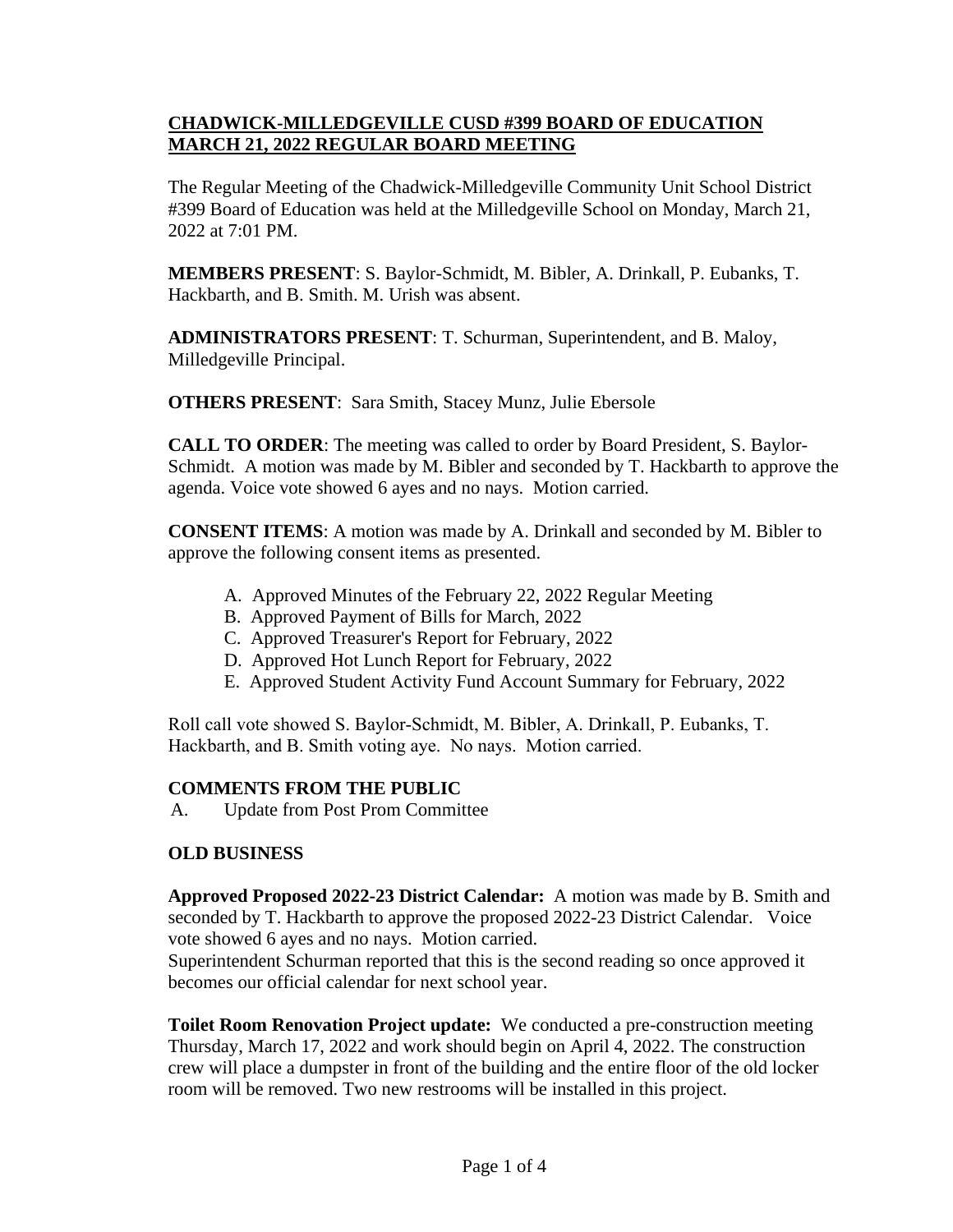# **MARCH 21, 2022 REGULAR BOARD MEETING Cont.**

## **NEW BUSINESS**

## **Approved renewal of Shared Transportation Agreement with Eastland CUSD #308:**

A motion was made by B. Smith and seconded by A. Drinkall to approve renewal of Shared Transportation Agreement with Eastland CUSD #308. Roll call vote showed S. Baylor-Schmidt, M. Bibler, A. Drinkall, P. Eubanks, T. Hackbarth, and B. Smith voting aye. No nays. Motion carried.

Superintendent Schurman reported that we have shared transportation with Eastland for over a decade and the program has worked well. Taxpayers have saved thousands of dollars due to this cooperative effort.

### **Approved Overnight Field Trip for 8th Grade:**

A motion was made by P. Eubanks and seconded by T. Hackbarth to approve the overnight  $8<sup>th</sup>$  Grade Field Trip to Springfield, Illinois on May  $12<sup>th</sup>$  &  $13<sup>th</sup>$ , 2022. Voice vote showed 6 ayes and no nays. Motion carried.

Superintendent Schurman reported that he will be chaperoning the trip and that students will visit the following sites: Lincoln's New Salem, Lincoln's Tomb, Lincoln's Home, The Old State Capitol, The State Capitol Building, and The Abraham Lincoln Museum. Cheeseman Coaches has been contracted to provide transportation and we will be staying at the Drury Inn in Springfield.

**Approved Student Accident Insurance Renewal**: A motion was made by A. Drinkall and seconded by M. Bibler to approve the Guaranteed Trust Life Student Accident Insurance renewal. Voice vote showed 6 ayes and no nays. Motion carried. This is for families that do not have insurance coverage for their children.

**Approved Renewal of Membership in the Illinois High School Association**: A motion was made by T. Hackbarth and seconded by M. Bibler to approve renewal of membership in the Illinois High School Association. Voice vote showed 6 ayes and no nays. Motion carried.

#### **CLOSED SESSION**

A motion was made by A. Drinkall and seconded by T. Hackbarth to convene into closed session at 7:21 P.M. in order to consider information regarding the appointment, employment, retirement, reduction, or dismissal of an employee or officer; and to consider student disciplinary matters. Roll call vote showed S. Baylor-Schmidt, M. Bibler, A. Drinkall, P. Eubanks, T. Hackbarth, and B. Smith voting aye. No nays. Motion carried.

A motion was made by B. Smith and seconded by P. Eubanks to reconvene into regular session at 7:57 P.M. Voice vote showed 6 ayes and no nays. Motion carried.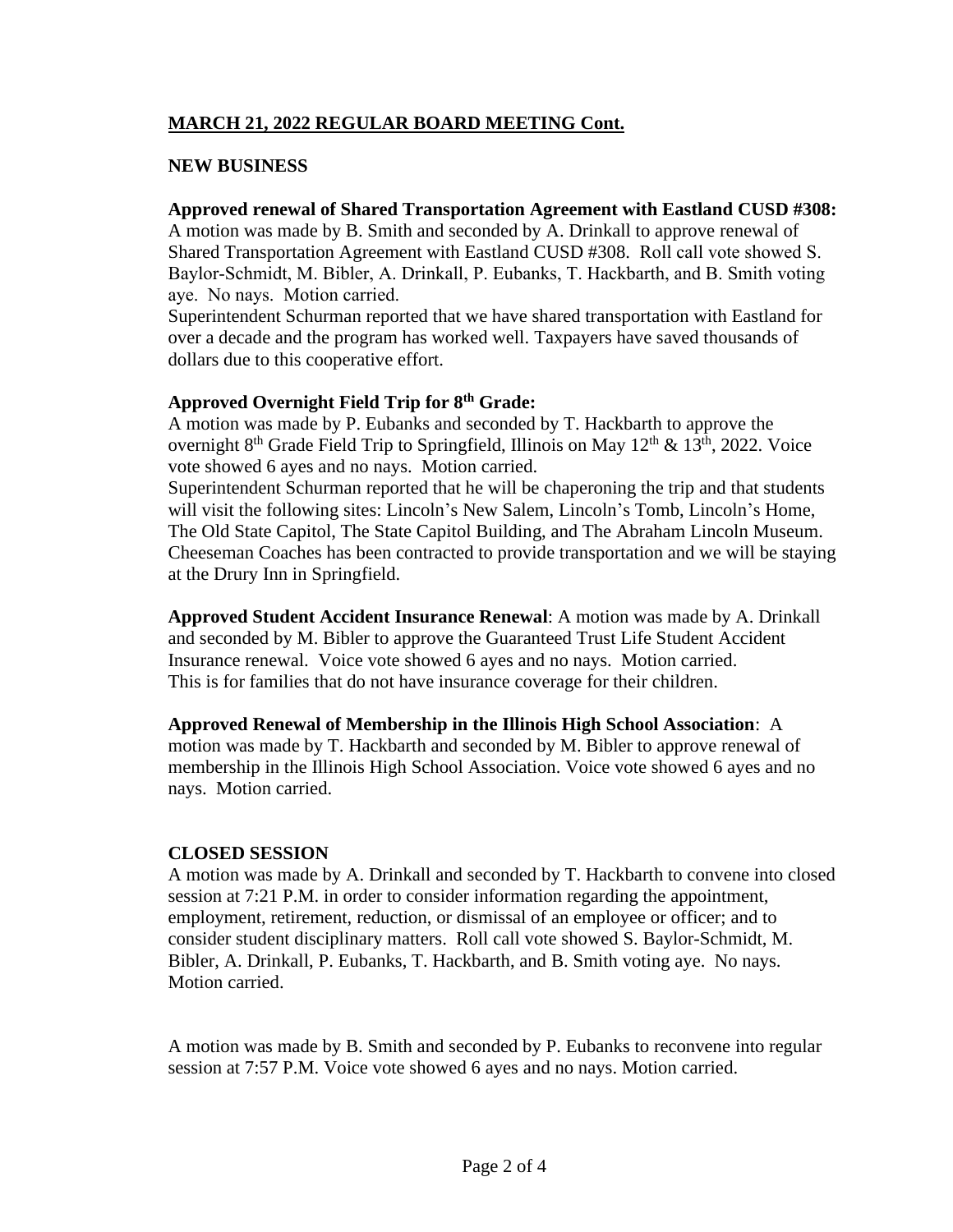# **MARCH 21, 2022 REGULAR BOARD MEETING Cont.**

## **MOTIONS OUT OF CLOSED SESSION**

**Approved Rehire of Non-Tenured Certified Faculty:** A motion was made by M. Bibler and seconded by B. Smith to approve the rehire of Non-Tenured Faculty. Roll call vote showed S. Baylor-Schmidt, M. Bibler, A. Drinkall, P. Eubanks, T. Hackbarth, and B. Smith voting aye. No nays. Motion carried.

- a. Kindergarten-Janet Folk
- b. 1<sup>st</sup> Grade-Ashley Spangler
- c. 4<sup>th</sup> Grade-Brooke Pishos
- d. 5<sup>th</sup> Grade-Katie Wilkinson
- e. 6<sup>th</sup> Grade-Jennifer Brown
- f. K-6 Special Ed. Kaylee Scott
- g. JH Special Ed. Kate Maloy
- h. Title I-Jessie Wroble
- i. JH Math & Social Studies-Drake Dublo
- j. JH ELA-Katie Mitchell
- k. HS FACS Morgan Blasing

**Approved Rehire of Fourth Year Non-Tenured Certified Staff:** A motion was made by A. Drinkall and seconded by T. Hackbarth to approve rehire of fourth year Certified Staff. Roll call vote showed S. Baylor-Schmidt, M. Bibler, A. Drinkall, P. Eubanks, T. Hackbarth, and B. Smith voting aye. No nays. Motion carried.

- a. K-12 P.E.-Austin Caravia
- b. AG/FFA-Justin Parks
- c. 3 rd Grade-Mel Daehler
- d. 3 rd Grade-Amanda Kemerer
- e. JH Science-Lisa Martin

**Approved Hiring Ms. Morgan Adolph as High School Science Instructor:** A motion was made by B. Smith and seconded by A. Drinkall to approve hiring Ms. Morgan Adolph as High School Science instructor for the 2022-23 school year. Roll call vote showed S. Baylor-Schmidt, M. Bibler, A. Drinkall, P. Eubanks, T. Hackbarth, and B. Smith voting aye. No nays. Motion carried.

**Approved Hiring Mr. Kal Engelkens as Head Varsity Boys Basketball Coach:** A motion was made by B. Smith and seconded by T. Hackbarth to approve hiring Mr. Kal Engelkens as Head Varsity Boys Basketball Coach for the 2022-23 season. Roll call vote showed S. Baylor-Schmidt, M. Bibler, A. Drinkall, P. Eubanks, T. Hackbarth, and B. Smith voting aye. No nays. Motion carried.

**Approved Volunteer Track Coach:** A motion was made by B. Smith and seconded by T. Hackbarth to approve Jacob Casey as a volunteer High School Track Coach for the 2021-22 season. Voice vote showed 6 ayes and no nays. Motion carried.